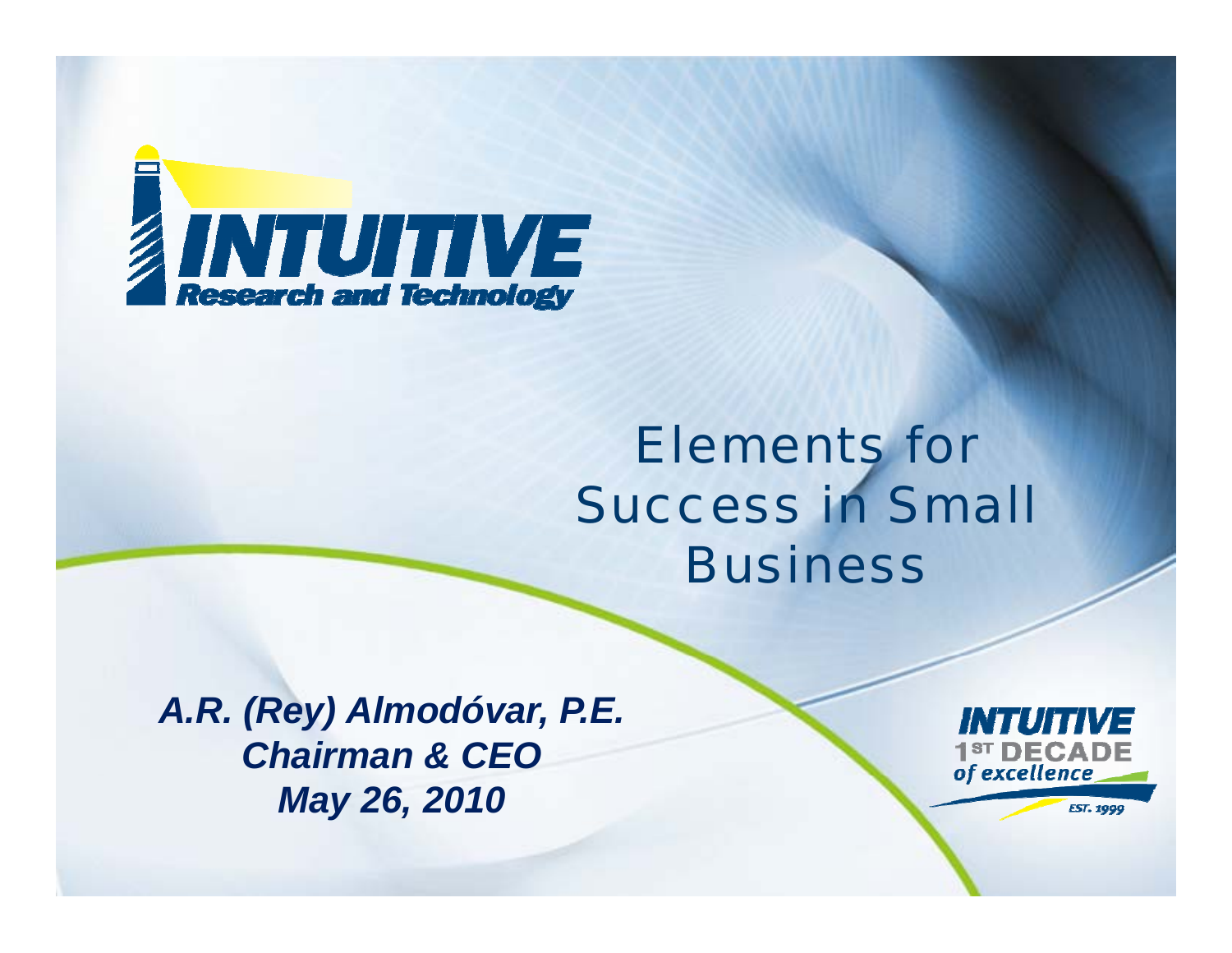

#### Agenda

- •Introduction - Background
- •*INTUITIVE –* Our Path
- • Elements for Success
	- **□ Clear Vision**
	- **□ Superior Knowledge**
	- **□ Solid Foundation**
	- **□ Strong Leadership**
	- **□ Best Employees**
	- **□ Outstanding Customer Service**
	- **□ Positive Relationships**
	- **□ Plan for Success**
	- **□ Manage Growth**
- •Summary
- •

Questions *www.irtc-hq.com*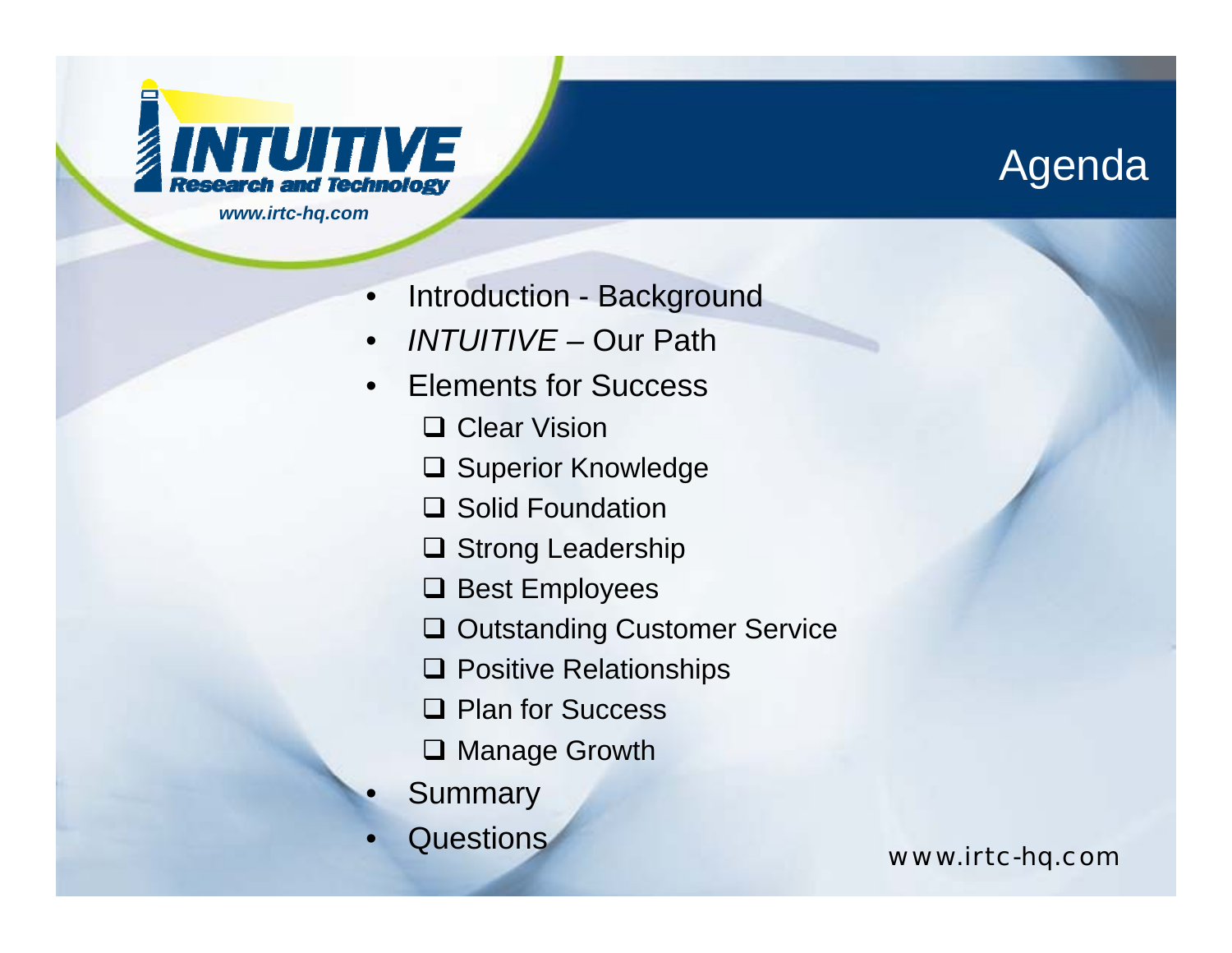

#### **Background** A.R. (Rey) Almodóvar, P.E.

- Born, raised and educated in Puerto Rico
- Arrived in Continental USA in1984 after completing BS in Industrial Engineering
- Joined Federal Service in 1984 at the U.S. Army School of Engineering and Logistics
- $\bullet$  Aerospace and Defense assignments as a U.S. Army civilian include (1984-1999):
	- **□ Production Engineer at Red River Army Depot**
	- $\square$  Instructor of Industrial Engineering
	- $\Box$  Production engineer providing on-site technical, production and programmatic support to weapon systems such as the MLRS and the PAC-3 missile
	- □ Lead for AMRDEC Aviation Manufacturing Technology Branch
- Education:
	- $\square$  Bachelor of Science Degree in Industrial Engineering, University of Puerto Rico
	- □ Master of Science in Industrial Engineering, University of Arkansas
	- Master of Science in Business from Texas A&M University Texarkana
- Separated from Federal Service in May 1999
- Founded *INTUITIVE* in June 1999 (President 1999-2007, CEO 2007 Present)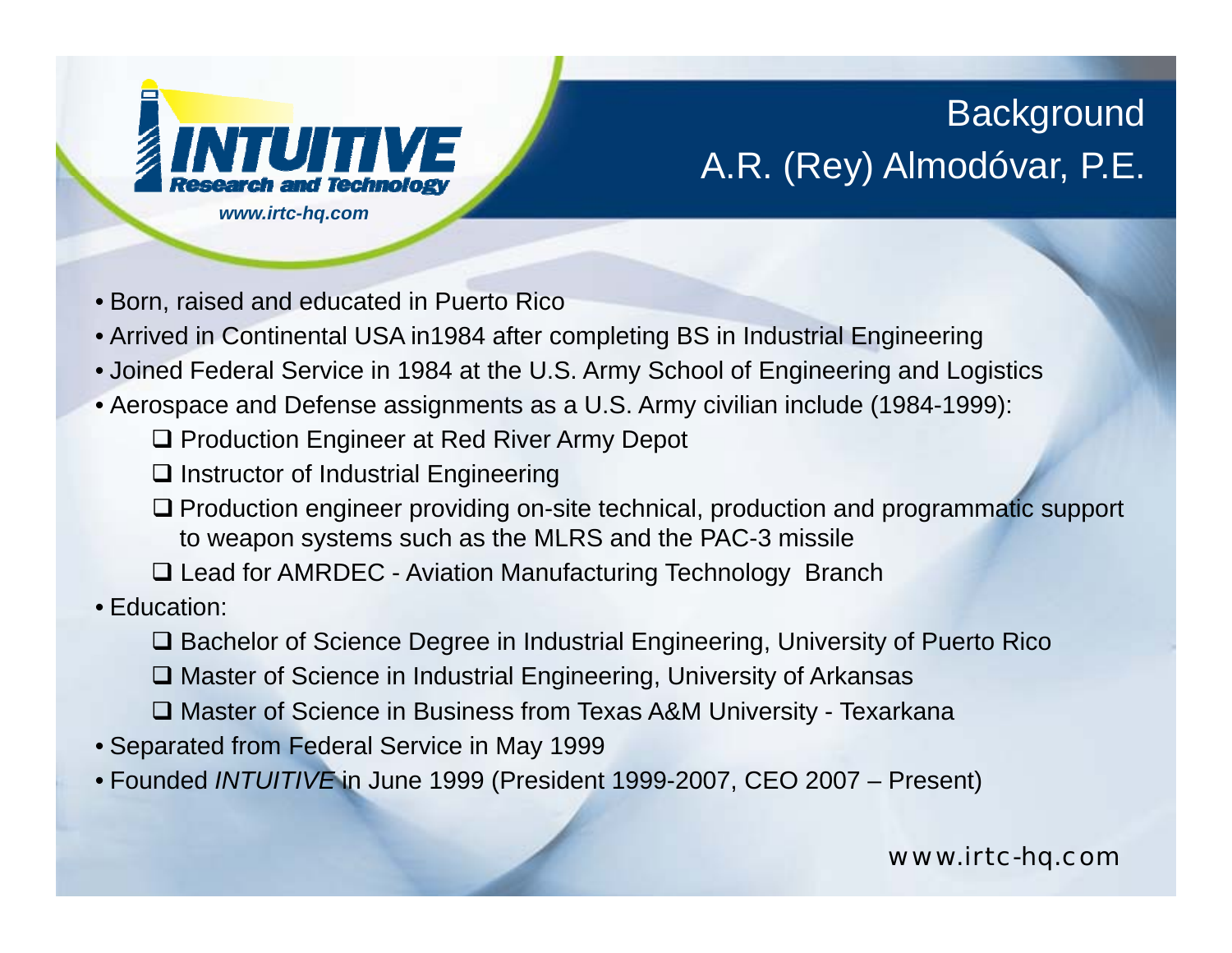

#### *INTUITIVE (1999 – 2002)*

**Certified as a Small and Disadvantaged Business. Huntsville Operations established at Executive Plaza Co-Founder Harold R. Brewer joins the company as Vice President and Director of Huntsville Operations**

*INTUITIVE* **is founded and begins operations June 1999 in Grand Prairie, TX providing technical support to the PAC-3 Project Office** **Facilities relocated to Progress Center Industrial Park.** *INTUITIVE* **begins providing quality and production Certified by the engineering support services to Redstone**

**ReceivedFirst 8(a) Contract**

**Certified by the SBA as an 8(a) Company**

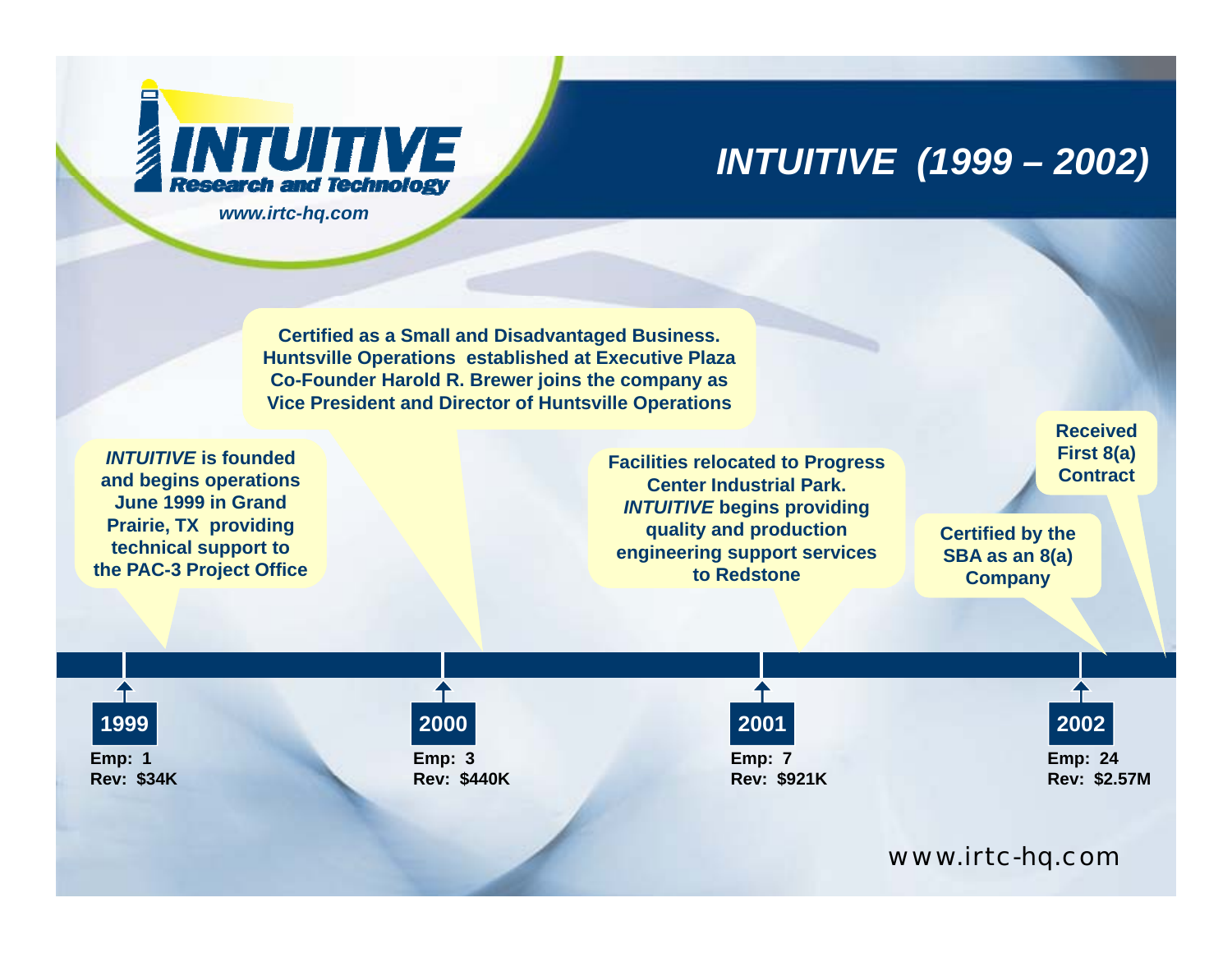

#### *INTUITIVE (2003 – 2006)*

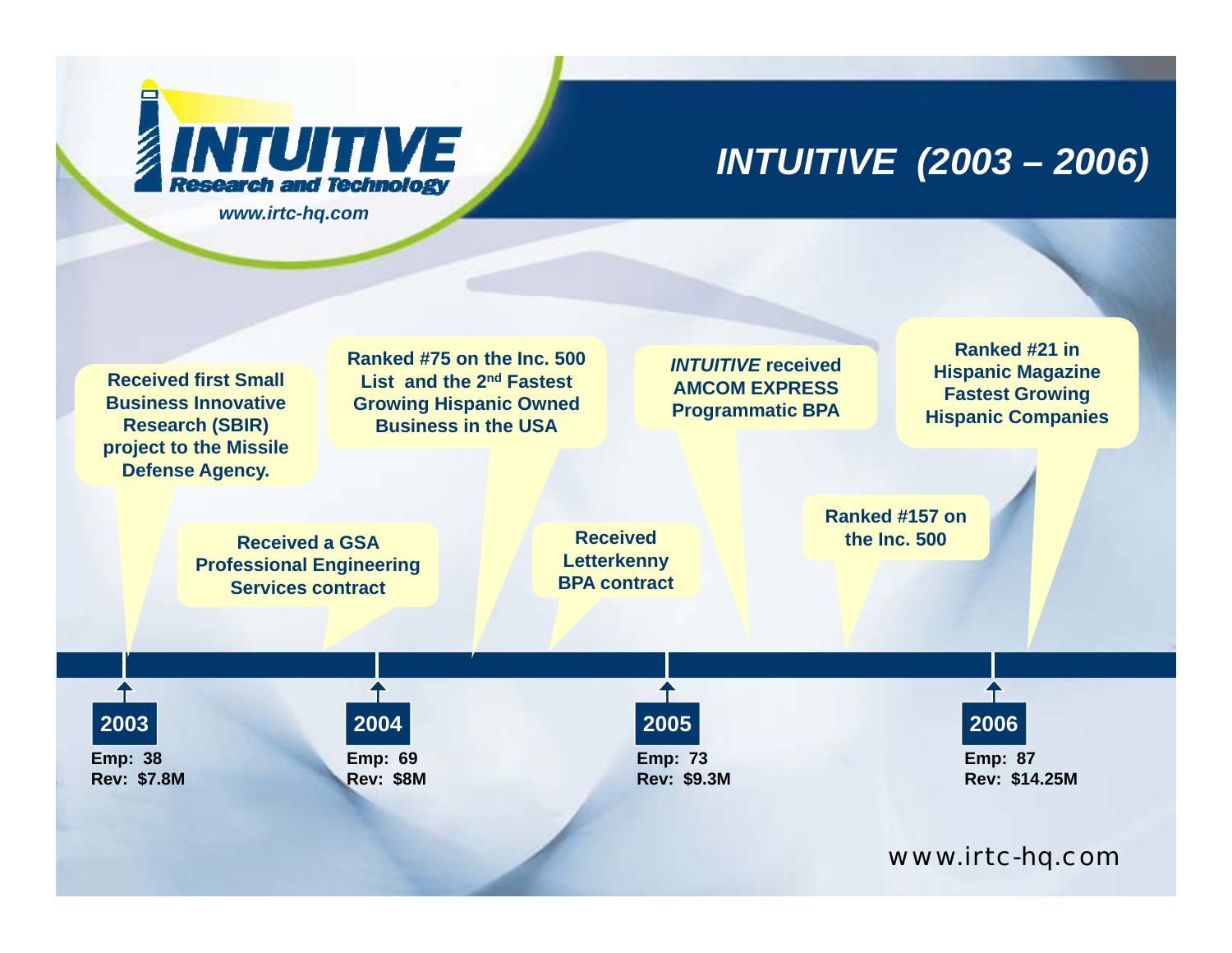

#### *INTUITIVE (2007 – 2010)*

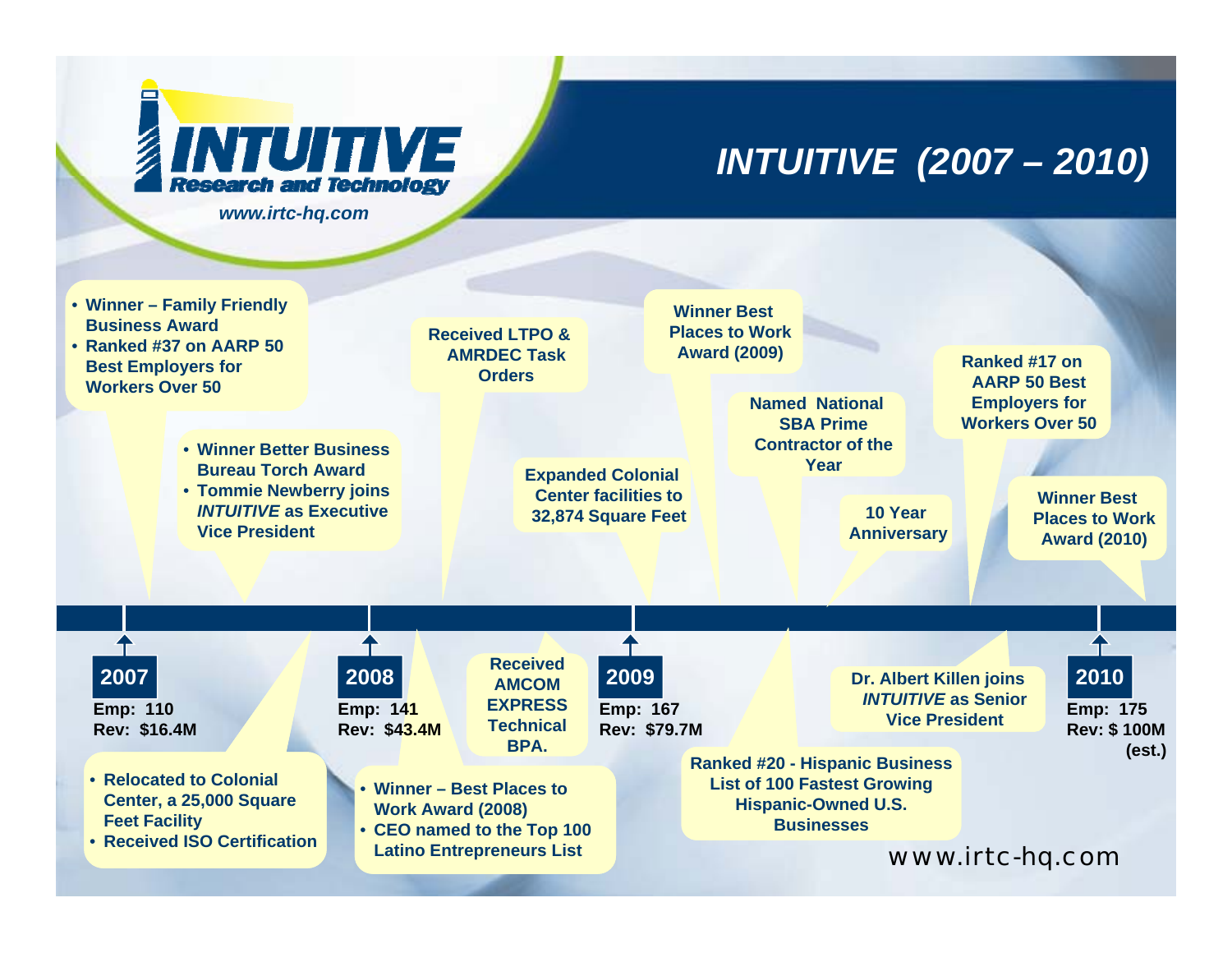

# Elements for Success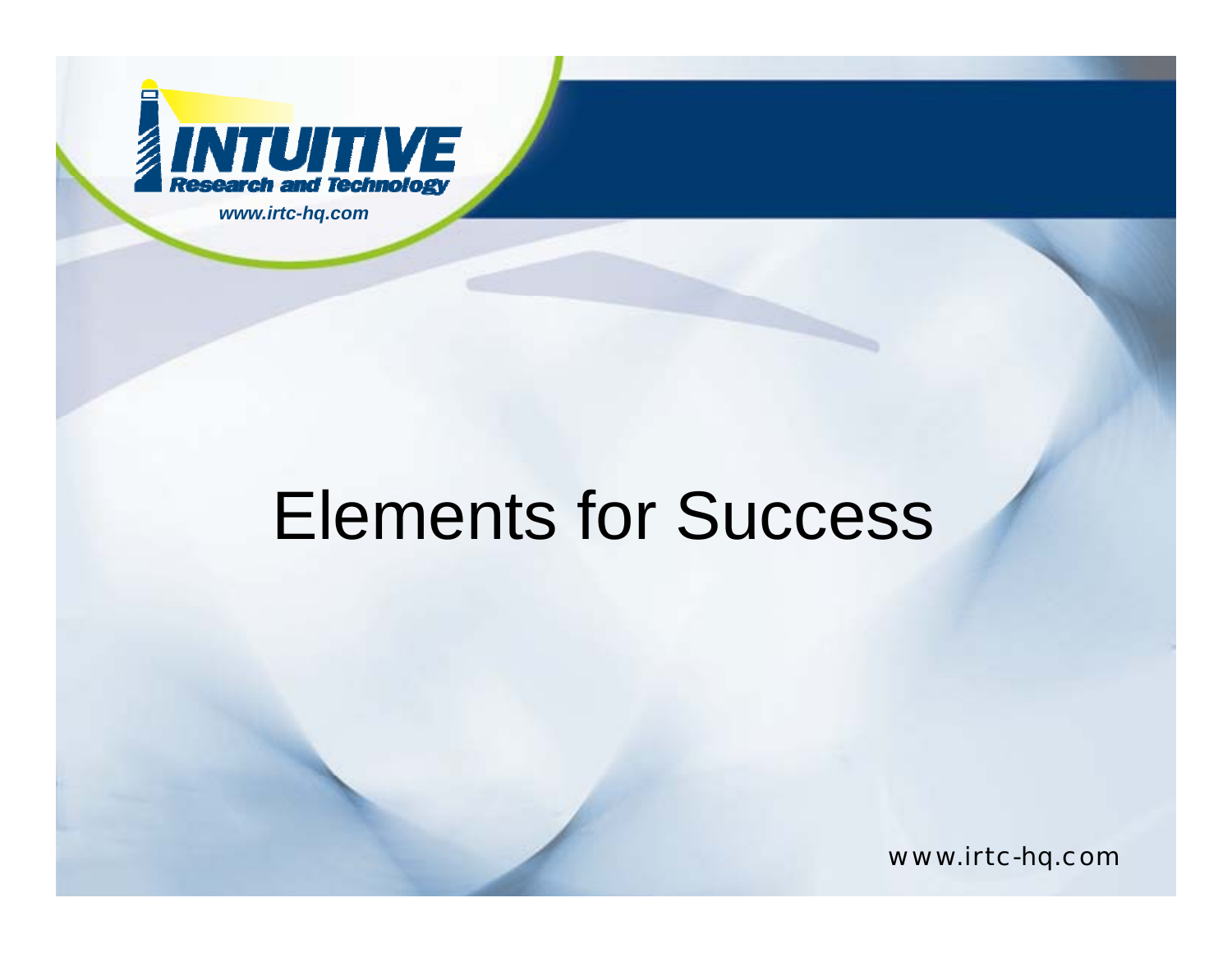

#### Clear Vision

Dream, Document and Implement Your Vision

- Have <sup>a</sup> passion for your business ■ Passion for product or service, industry or entrepreneurship
- Share your vision with your employees, customers, suppliers and family
- $\bullet~$  Be enthusiastic about your vision through ups and downs
- Be Persistent and Perseverant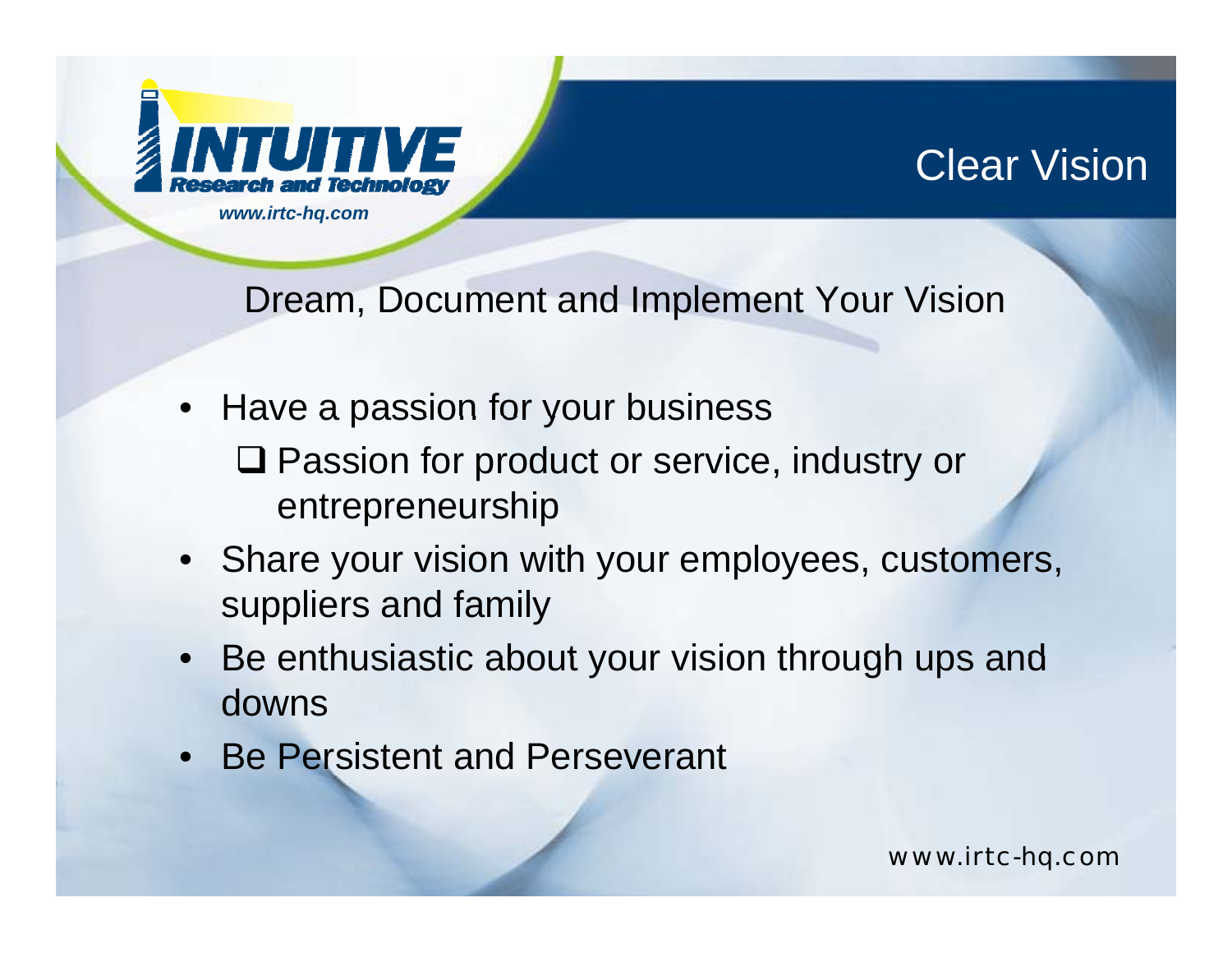

### Superior Knowledge

•

 $\Box$  Pay attention to the financial details Understand your business and capabilities Understand your discriminators, strengths,

- weaknesses
- Know your market
	- $\Box$  Develop a keen ability to identify, assess and capture opportunities
- $\bullet$ Know your customer(s) and their business model
- •Know your competitors (discriminators, strengths and weaknesses)

*Strive to know more about your company, market and industry than anyone else*.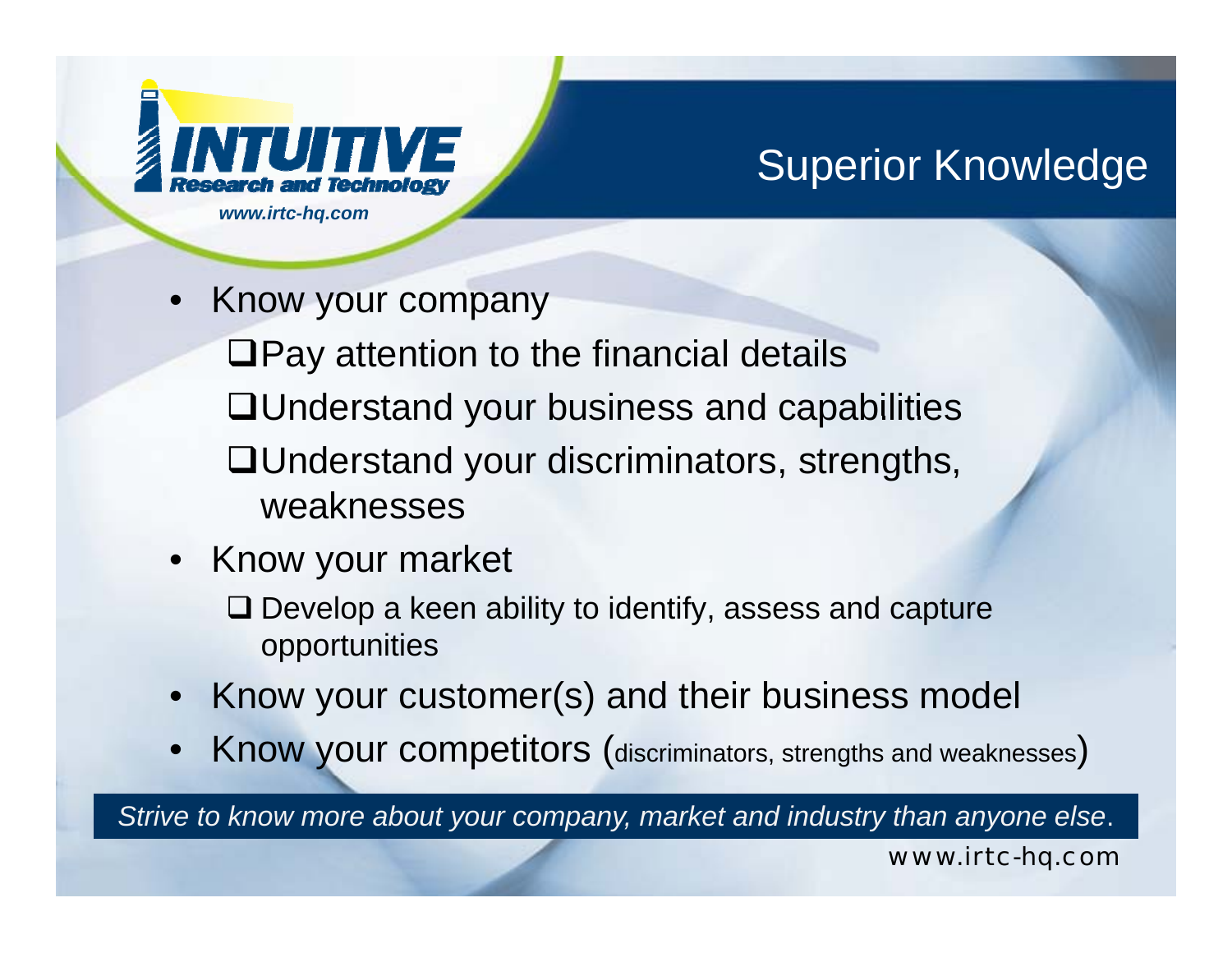

### Solid Foundation

•**Integrity** 

> $\Box$  Be fair and honest with everyone **□Select ethical Team Member and Partners**

- Choose Your Customers Wisely
- Hire Qualified People
- $\bullet$ Strong Ethical Leadership
- •Be Committed to the Warfighter
- •Be Responsible, Legal and Ethical
- Support the Community  $\Box$ Give generously, Mentor the Youth



Winner, Better Business Bureau Torch Award for Workplace Ethics 2007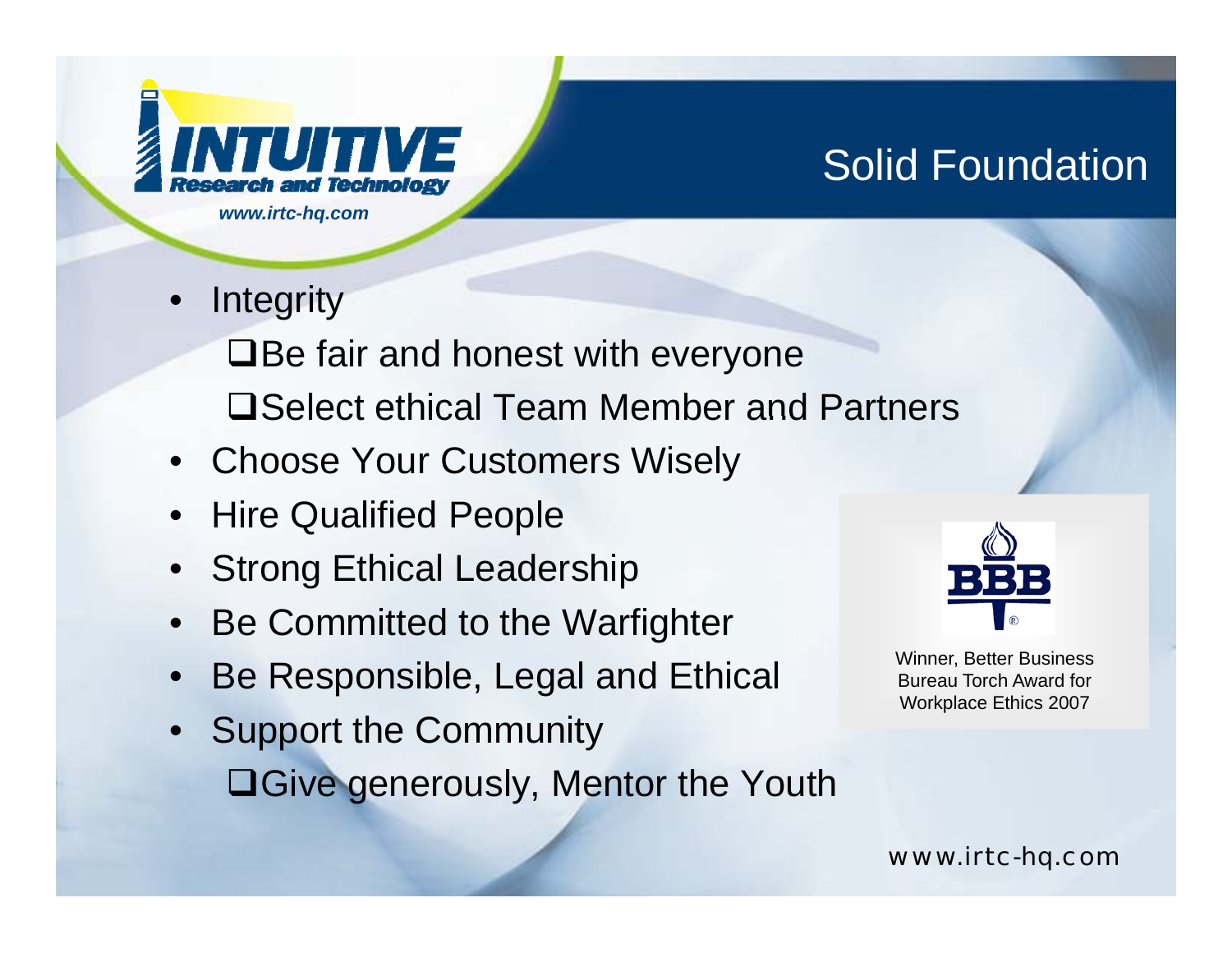

#### Strong Leadership



**A.R. (Rey) Almodóvar, P.E. Co-Founder, Chairman and Chief Executive Officer**

**Harold R. (Hal) Brewer Co-Founder and President**



**COL (R) Tommie Newberry Executive Vice President**



**Dr. Albert (Al) Killen Senior Vice President**

- Successful civilian, military and business careers
- Over 100 years of combined experience in the Aerospace and Defense Industry
- Strong educational background in engineering and management
- Experience managing large and complex weapons systems
- Proven track record in engineering, acquisition and technical management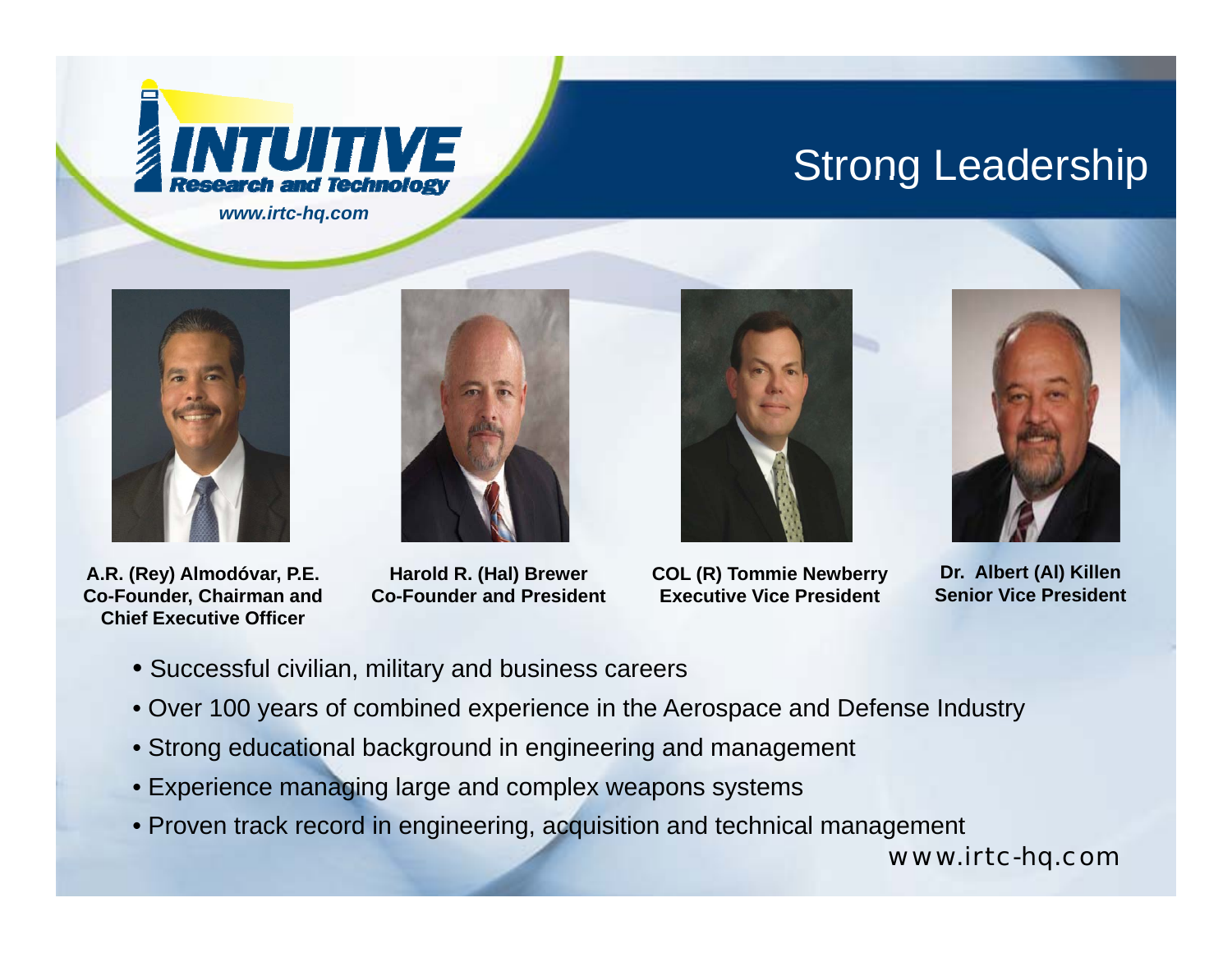

#### Best Employees

Hire the Best Employees

- Your Greatest Asset
- Screen Rigorously
- •Highly Capable
- •Challenging Positions
- •Communicate Individual Value
- •Develop Talents
- •Educate and Train
- Recognize and Reward Work Opportunities



Winner in Huntsville / Madison Best Places to Work, 2008, 2009, 2010

2007, 2008, 2009 AARP 50 Best Employers for Workers Over 50 in the USA



Winner AARP Bernard E. Nash Award for Innovation for Retiree **Work Opportunities** 

*Employees are the Brand of the Company – Ingrain Pride and Loyalty*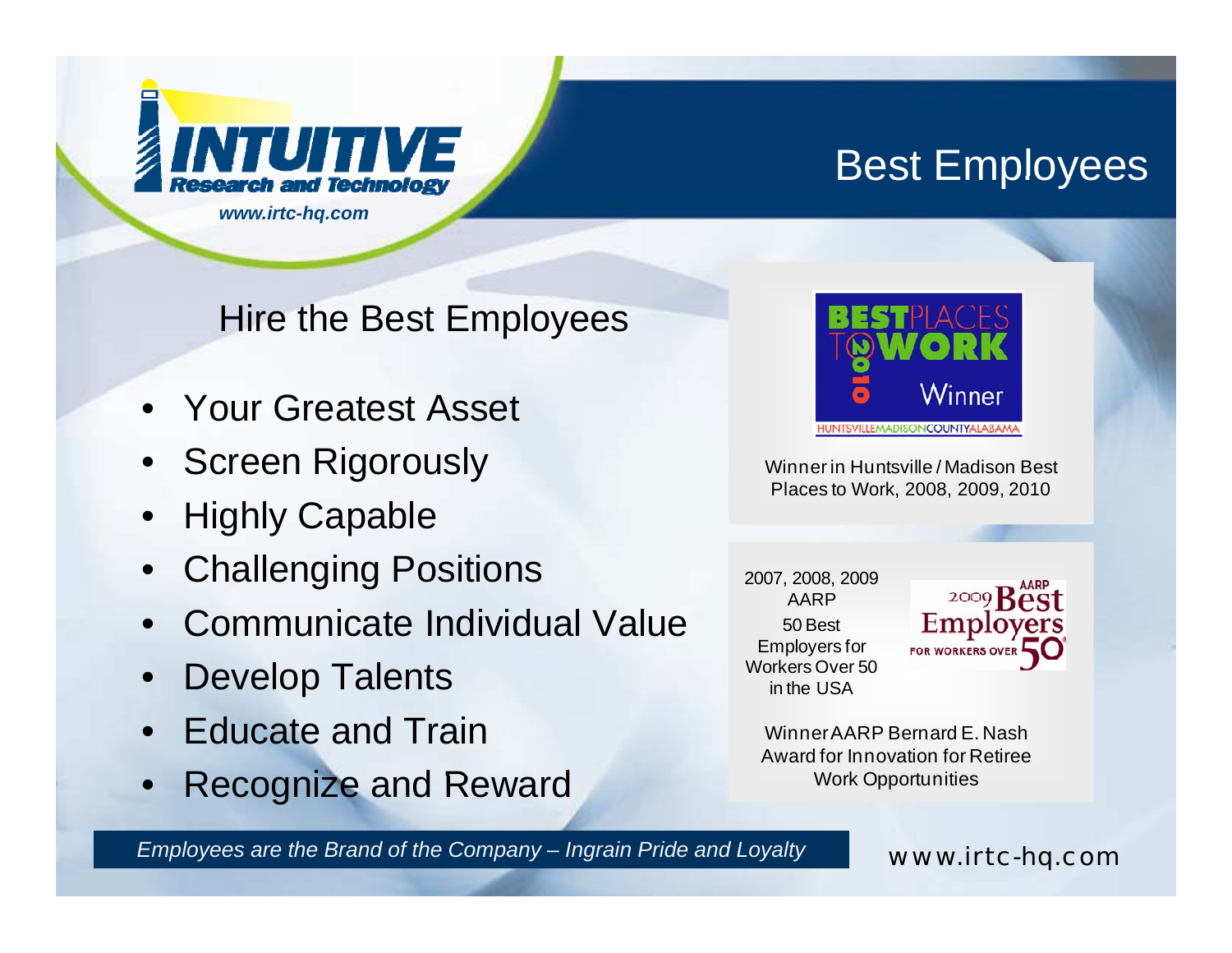

### Outstanding Customer Service

- Provide Quality Products and Services
- Be true to your word
- $\bullet$ Ad value to your Customer's experience
- •Flexible to change
- •Be Responsible
- •Keep your customers out of trouble
- Help your customers grow
- •Be Loyal

*Successful companies have an intense focus on customer service.*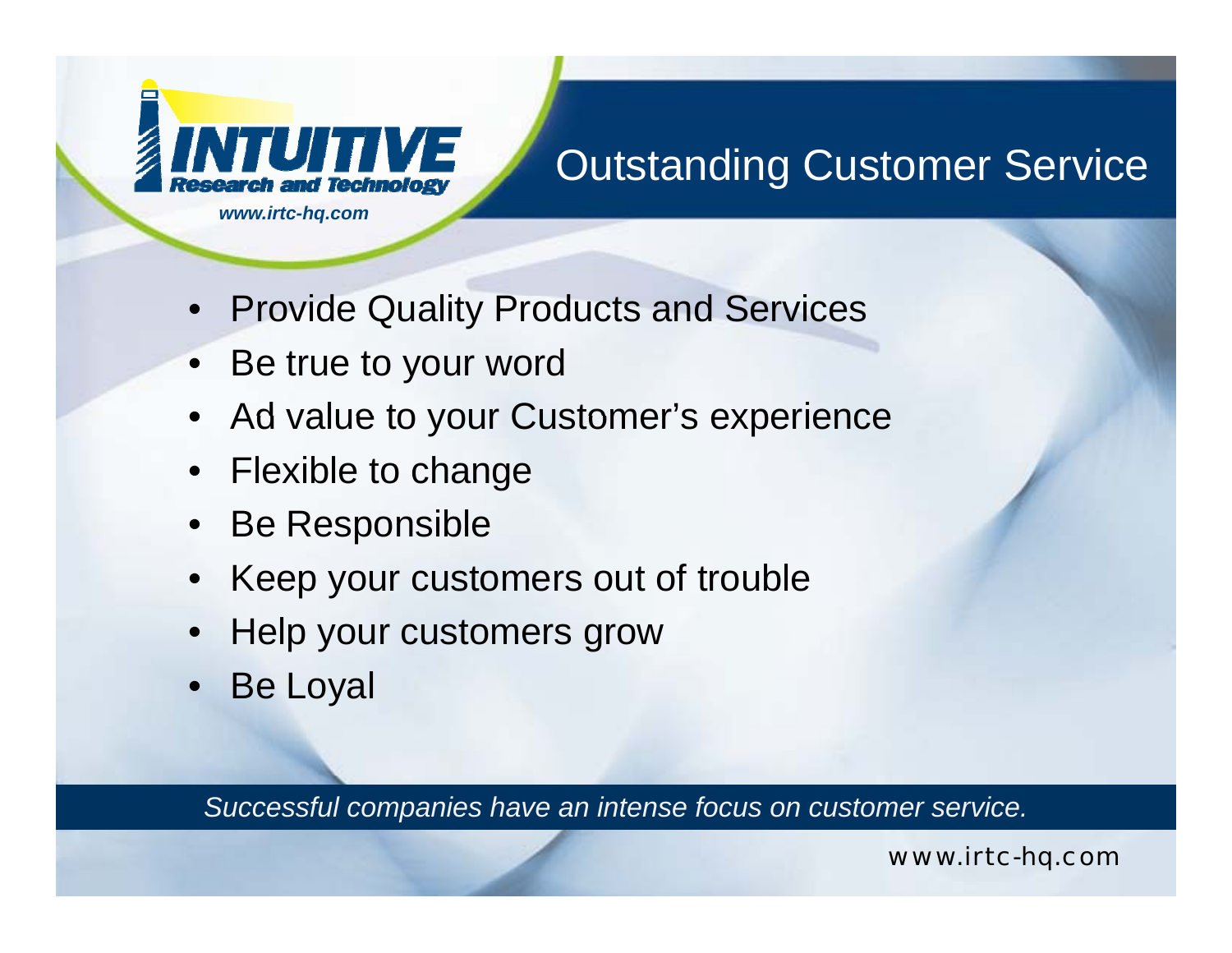

### Positive Relationships

- •Altestation and Technology<br>
www.irtc-hq.com<br>
• Establish Strong and Positive Relationships
	- **□ Customers**
	- $\square$  Employees
	- **□** Bank and sources of funding
	- **□** Advisors
	- **□** Vendors
	- **□ Governing Organizations (DCAA, DCMA, SBA, Others)**
- Your number one priority as a business owner and entrepreneur is to establish long term relationships internally and externally
- •Be respectful of everyone above and below you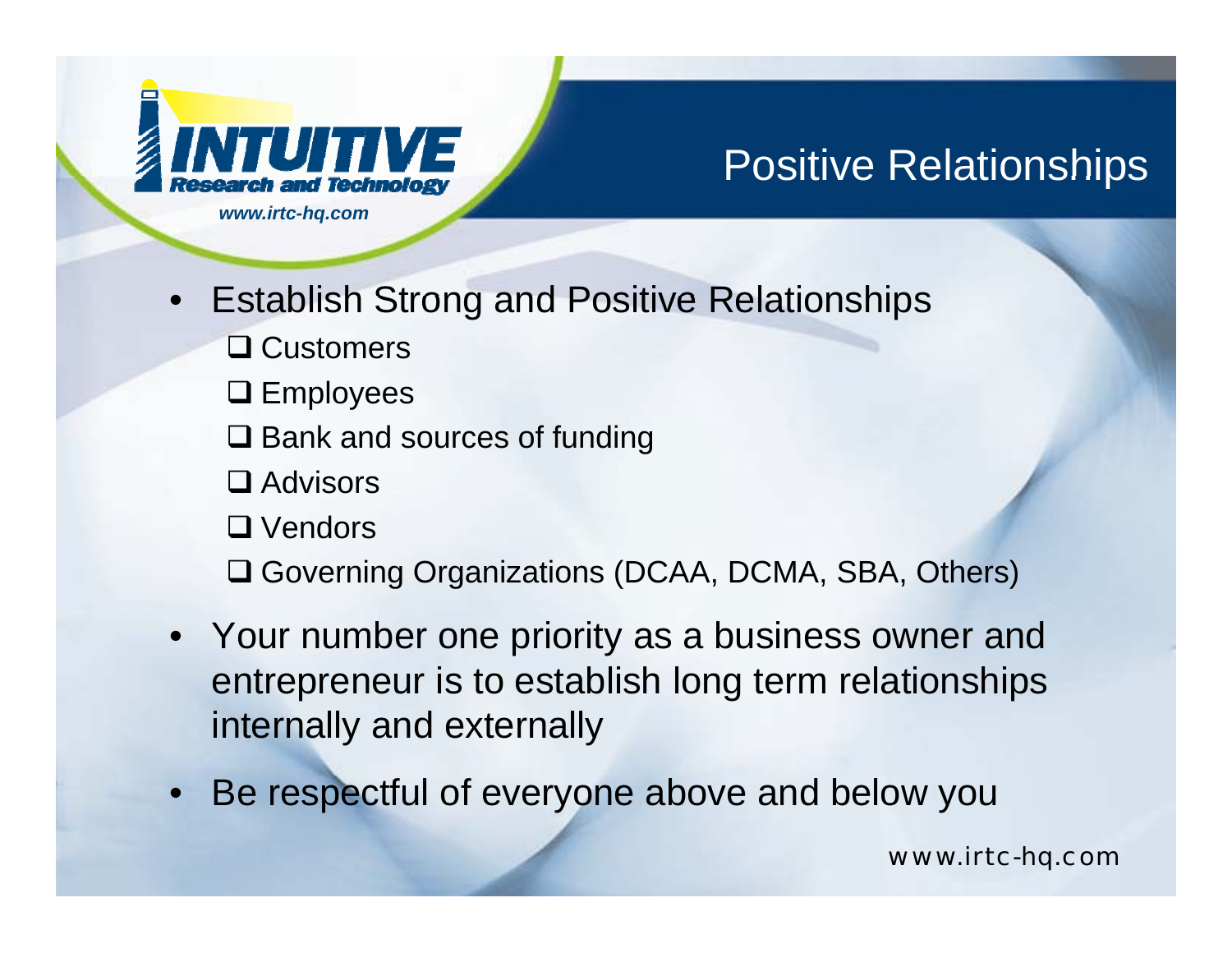

#### Plan for Success

- Set Goals •**□ Near Term □ Mid Term** Long Term
- Develop Business Plan  $\square$  Review several times a year **□ Update annually as required**
- •Learn to recognize problems and obstacles early
- • Develop strategies to quickly guide business through difficulties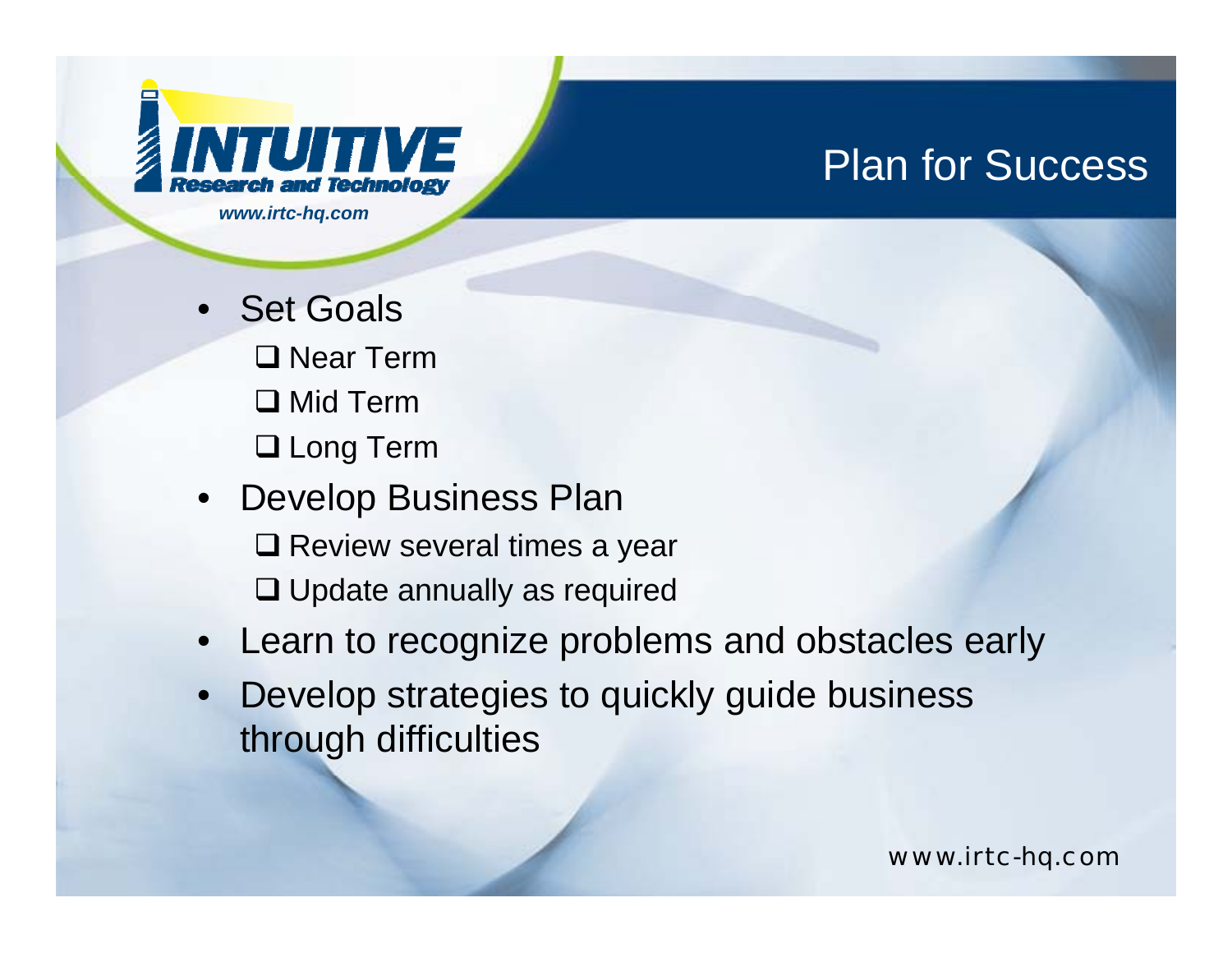

#### Manage Growth

- •Fresearch and Fechnology<br>
www.irtc-hq.com<br>
• Build Infrastructure that aligns with your vision Avoid being too "Top Heavy" early – Wear Many Hats □ Develop the infrastructure ahead of the Company's growth
	- Accounting / Finance
	- Human Resources
	- Contracts
	- $\bullet$  Marketing / Business Development
	- Information Technology
	- Security
- $\bullet$  Secure the advice of experts **□ CPA, Attorney, Consultants**
- •Gain Accreditations (ISO, CMMI, etc)
- •Be Process Dependent - Develop and document sound processes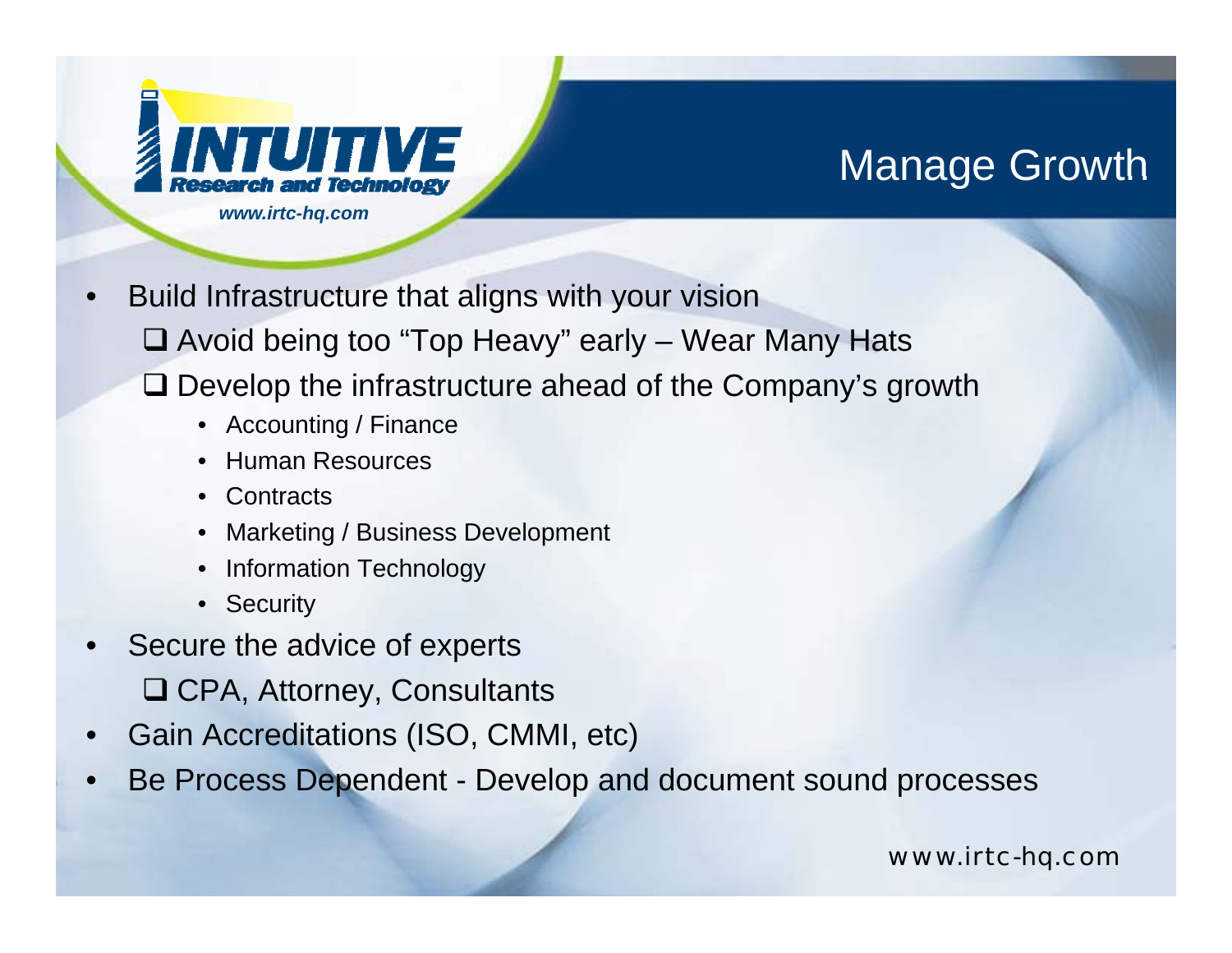

#### **Summary**

#### How to Be Successful

- •Be committed to your business – Communicate your commitment
- •Develop positive long term relationships
- • Successful entrepreneurship is hard and challenging but can be very rewarding
- •Enjoy what you are doing ….. Have Fun!
- •Brand a Corporate culture of pride and excellence
- •Engage in activities that are legal, ethical and profitable
- •Be selective with your employees, team members and customers
- •Protect your Company, your employees and your customers
- •Develop <sup>a</sup> strong leadership team – Trust their judgment
- •Visualize and plan for success